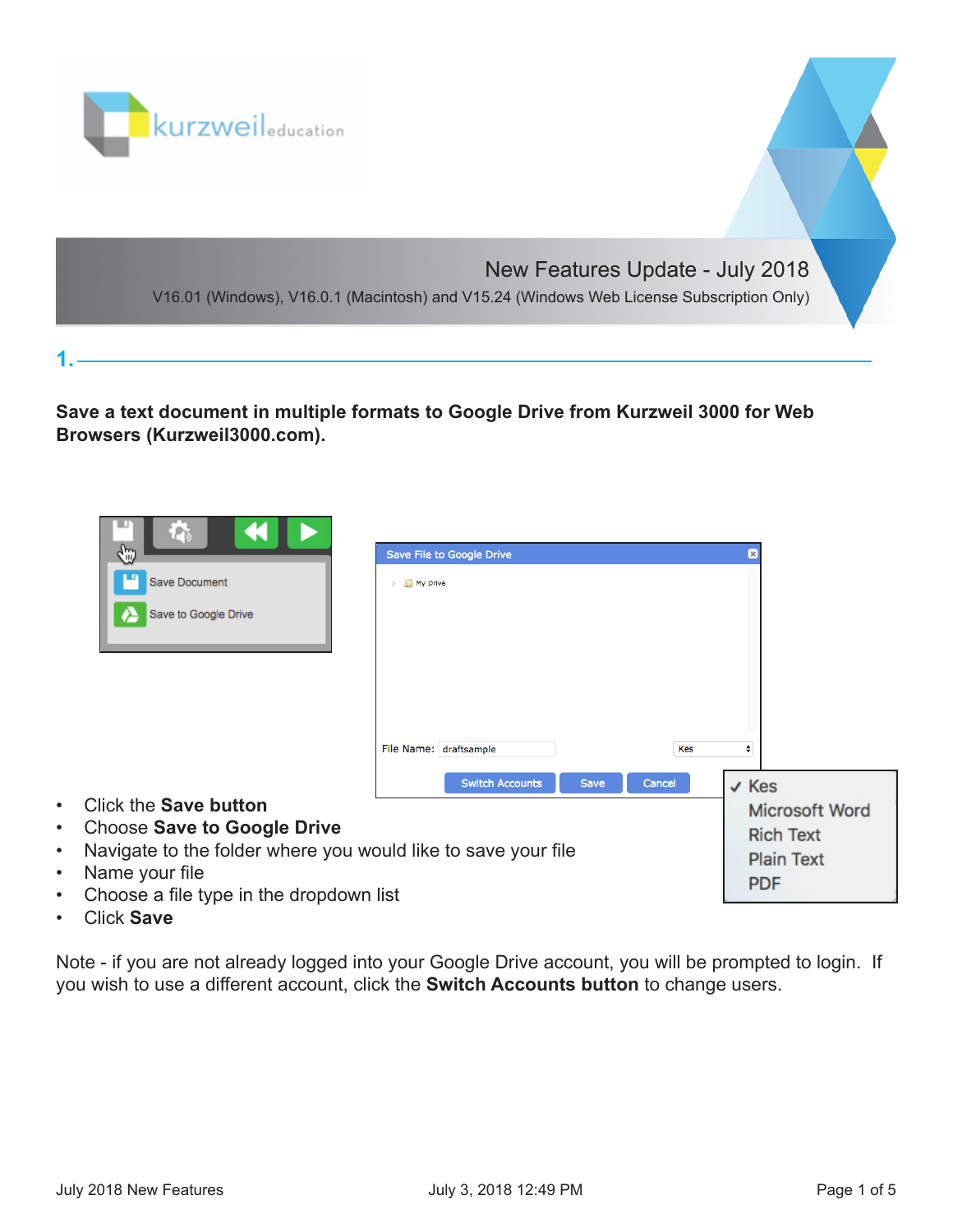## **Lock the Zone Editor feature at user account level.**

The Zone Editor has been added to the Miscellaneous Feature Locks tab in User Management.

| 介<br><b>My Team</b><br><b>Everyone</b><br><b>Restore Users</b><br><b>User Self-Registration</b><br><b>Miscellaneous Feature Locks</b><br><b>Team</b><br><b>Feature Locks</b> |                           |                                                                                 |                              |                                    |                       |                    |                             |
|------------------------------------------------------------------------------------------------------------------------------------------------------------------------------|---------------------------|---------------------------------------------------------------------------------|------------------------------|------------------------------------|-----------------------|--------------------|-----------------------------|
| <b>Team Size: 7</b>                                                                                                                                                          | <b>Total Licenses: 10</b> |                                                                                 | <b>Allocated Licenses: 4</b> | <b>Remaining Licenses: 6</b>       | Show: $10 \div$       |                    |                             |
| Last Name A                                                                                                                                                                  | <b>First Name</b>         | <b>Username</b>                                                                 | <b>Bubble Note Edit</b>      | <b>Bubble Note Audible Reading</b> | <b>Speech To Text</b> | <b>Zone Editor</b> | <b>Edit Underlying Text</b> |
| Q<br>Search last name                                                                                                                                                        | Search first name         | Search username                                                                 | In                           |                                    |                       | ÆŦ                 |                             |
| Teacher1                                                                                                                                                                     | <b>KECS</b>               | keteacher1                                                                      | п                            | $\Box$                             | п                     | ø                  | n                           |
| Student1                                                                                                                                                                     | Sample                    | kestudent1                                                                      | $\Box$                       | $\Box$                             | Ē                     | $\blacksquare$     |                             |
| the company's company's company's company's                                                                                                                                  | ___                       | the contract of the contract of the contract of the contract of the contract of |                              |                                    |                       |                    |                             |

- Login to Kurzweil3000.com
- **• My Account > Users**
- My Team should be selected (yellow)
- Go to the **Miscellaneous Feature Locks tab**
- Check the box to lock Zone Editing for specific users

Locking the feature here will lock it in Kurzweil 3000 for Windows and Mac.

July 2018 New Features **State 10 and State 12:49 PM** July 3, 2018 12:49 PM Page 2 of 5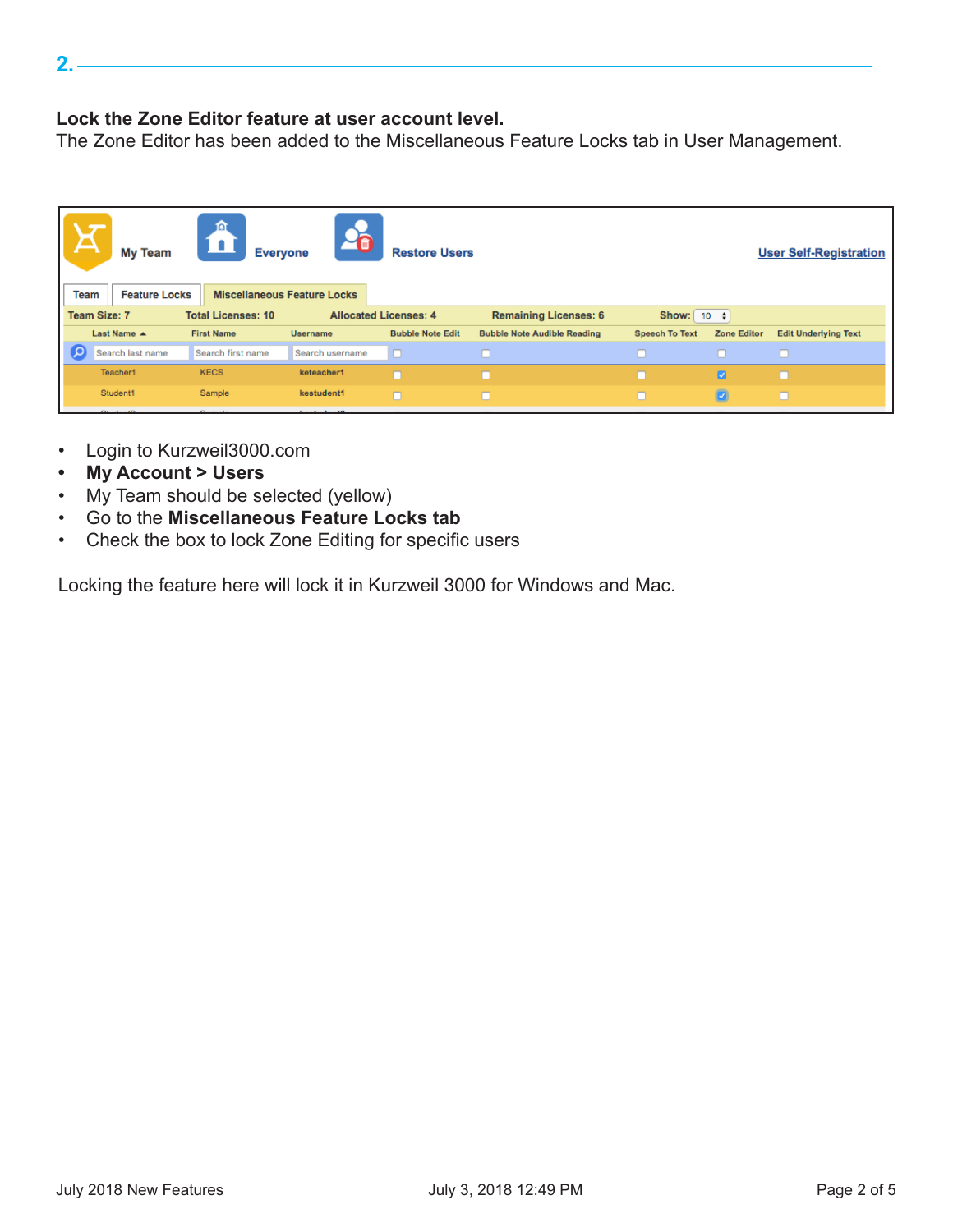## **When extracting annotations in Kurzweil 3000 for Web Browsers, the original file name appears at the top of the resulting extracted file.**

Extract

quide.

When extracting annotations, the name of the original file will appear at the top of the extracted file in addition to the page numbers where the annotations were located.

Once you have annotated a file you are reading:

- Click the **Tools dropdown**
- Choose **Extract Notes and Highlights**
- Click **OK** to accept default settings or
- Click **Advanced** to choose what annotations to extract

| <b>Extract</b>           |                          |               |                   |               | $\boldsymbol{\varkappa}$ |
|--------------------------|--------------------------|---------------|-------------------|---------------|--------------------------|
| <b>Notes</b>             |                          |               |                   |               |                          |
|                          | <b>Bubble Notes</b>      | $\mathcal{L}$ | <b>Footnotes</b>  |               |                          |
| ⊽                        | <b>Sticky Notes</b>      | Ø             | <b>Text Notes</b> |               |                          |
|                          | Bookmarks                |               |                   |               |                          |
| <b>Bookmarks</b>         |                          |               |                   |               |                          |
|                          | <b>Highlights</b>        |               |                   |               |                          |
| <b>Extract Color</b>     |                          |               | Indent (in)       | <b>Prefix</b> |                          |
| ☑                        | main idea                | O             |                   | I.            | ٠                        |
| $\overline{\mathcal{S}}$ | <b>Green Highlighter</b> | 0.5           |                   | Α.            | $\div$                   |
| ⊽                        | <b>Blue Highlighter</b>  | 1             |                   | 1.            | $\div$                   |
| $\overline{\mathcal{S}}$ | Pink Highlighter         | 1.5           |                   | a.            | ٠                        |
| ☑                        | Orange Highlighter       | 2             |                   | (1).          | $\div$                   |
| $\overline{\mathcal{S}}$ | Gray Highlighter         | 2.5           |                   | (a).          | ٠                        |
| С                        | <b>Red Circle</b>        | 0             |                   |               | $\div$                   |
| C                        | <b>Blue Circle</b>       | O             |                   |               | $\div$                   |
|                          |                          |               |                   |               |                          |
|                          |                          |               | OK                | Cancel        |                          |



**3.**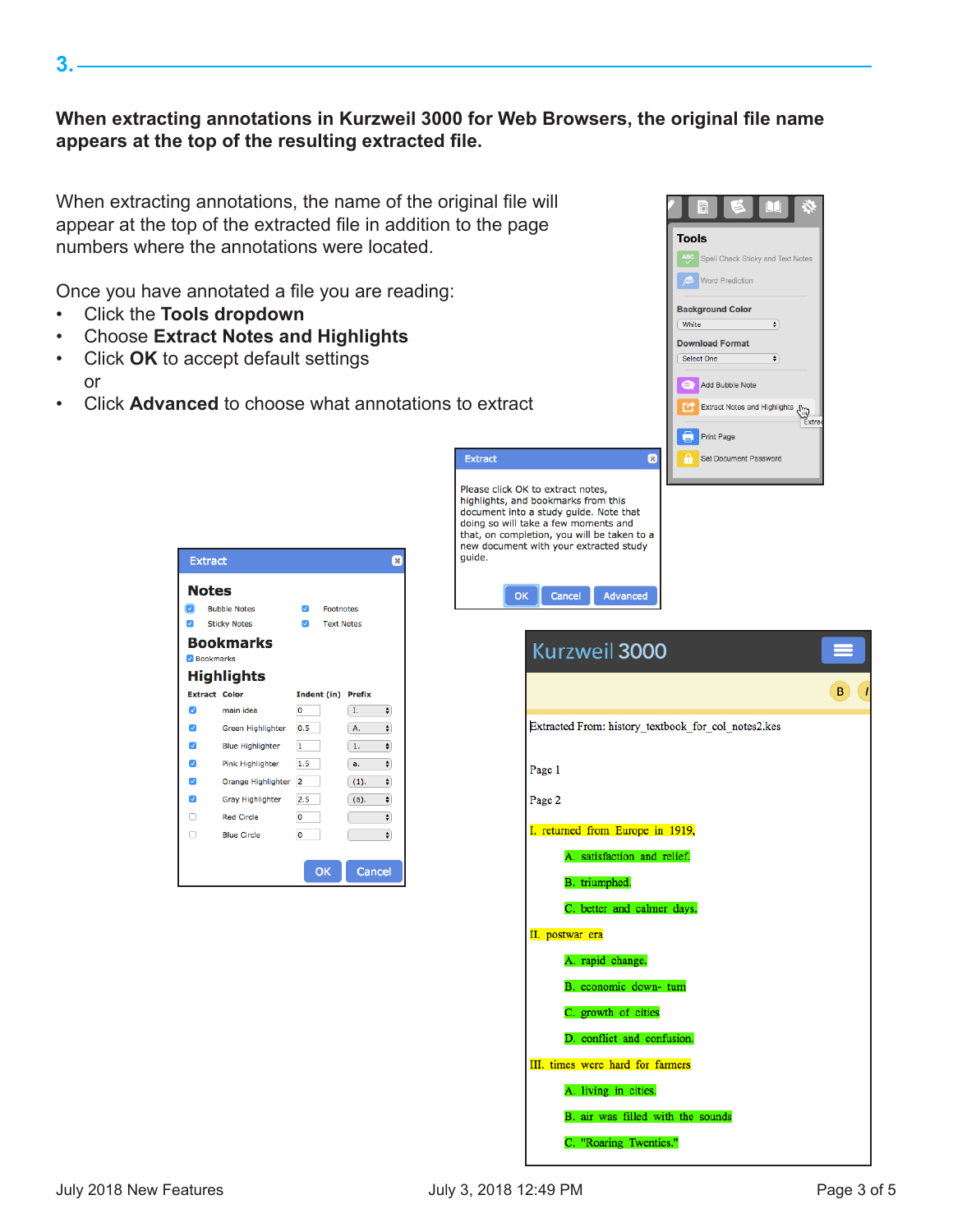**4.** 

**Bibliography button available in Kurzweil 3000 for Macintosh.**



## **New Users**

The **Create Bibliography button** is on the **Writing Toolbar**.

**Existing Users who have not customized any toolbars** You will need to restore default toolbars.

**• View > Edit Toolbar Names... > Restore Defaults**

The **Create Bibliography button** will be added automatically to your **Writing Toolbar**.

| <b>Edit Toolbar Names</b>                                                                                                                |        |
|------------------------------------------------------------------------------------------------------------------------------------------|--------|
| Name                                                                                                                                     | $\sim$ |
| Classic (Cross-Platform)<br>Document Preparation (Cross-Platform)<br>Exploring<br>Scanning<br>Studying<br>Writing<br><b>Writing Path</b> |        |
| <b>Restore Defaults</b><br>Cancel<br>2<br>$\qquad \qquad$                                                                                | Save   |

## **Existing Users who have customized toolbars**

You will need to add the Create Bibliography button to your toolbar.

- **• View > Customize Toolbars...**
- Scroll to the bottom of the list of buttons.
- Drag and drop the **Create Bibliography button** to the toolbar.
- Click **Done** and choose to create a new toolbar or overwrite the existing one.